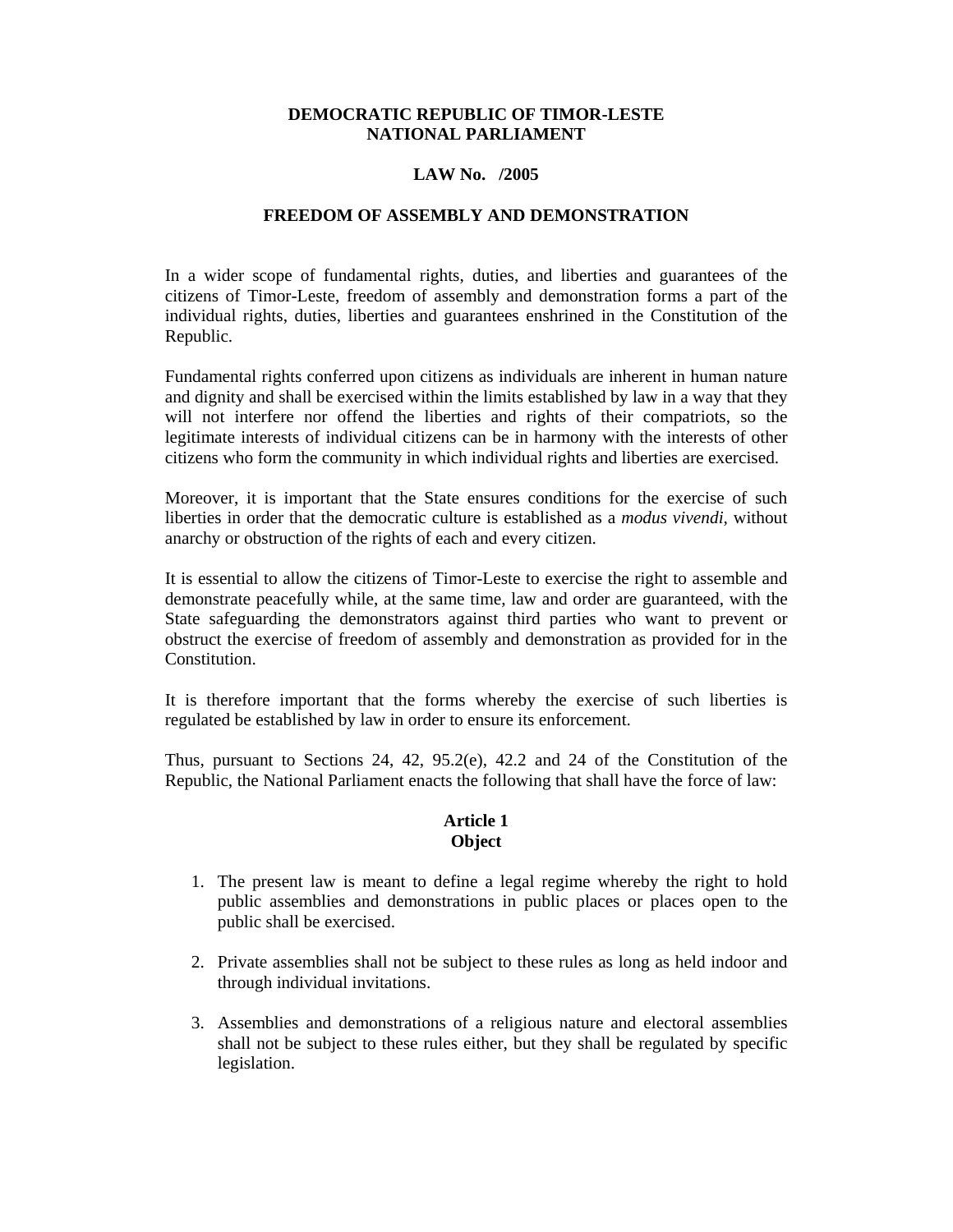# **Article 2 Assembly**

- 1. "Assembly" is construed as meaning as a pre-organised crowd concentrating in a place, be it private, public or open to the public, for purposes not contrary to the law, morals, the rights of other citizens, and public order and peace.
- 2. Assemblies are temporary in nature, organised rather than institutionalised.

## **Article 3 Demonstration**

- 1. "Demonstration" is construed as meaning a collective and public expression of opinions or feelings over political, social or other matters.
- 2. A demonstration may include rallies, parades and processions organised accordingly.

## **Article 4 Freedom of assembly and demonstration**

- 1. Every citizen may exercise the right to assemble and demonstrate peacefully and unarmed, under the terms of this law and without a need for prior authorisation.
- 2. No one shall be compelled to join in an assembly or demonstration.

# **Article 5 Restrictions**

- 1. Assemblies and demonstrations in public places, or in places open to the public, within less than 100m (one hundred metres) from offices of organs of sovereignty, residences of officeholders of organs of sovereignty, military and militarised installations, prison buildings, offices of diplomatic missions and consulates, and offices of political parties, are prohibited.
- 2. It is equally prohibited to hold demonstrations in places within less than 100m from ports, airports, telecommunications facilities, power stations, depots and storage facilities of water, fuel and inflammable substances.

#### **Article 6 Time limit**

Demonstrations shall be allowed only to take place between 8:00 am and 6:30 pm.

# **Article 7 Interruption**

Assemblies or demonstrations organised in public places, or in places open to the public, can be interrupted by an order to disperse issued by the police authority if it is realised that the initial objective of the assembly or demonstration was shifted by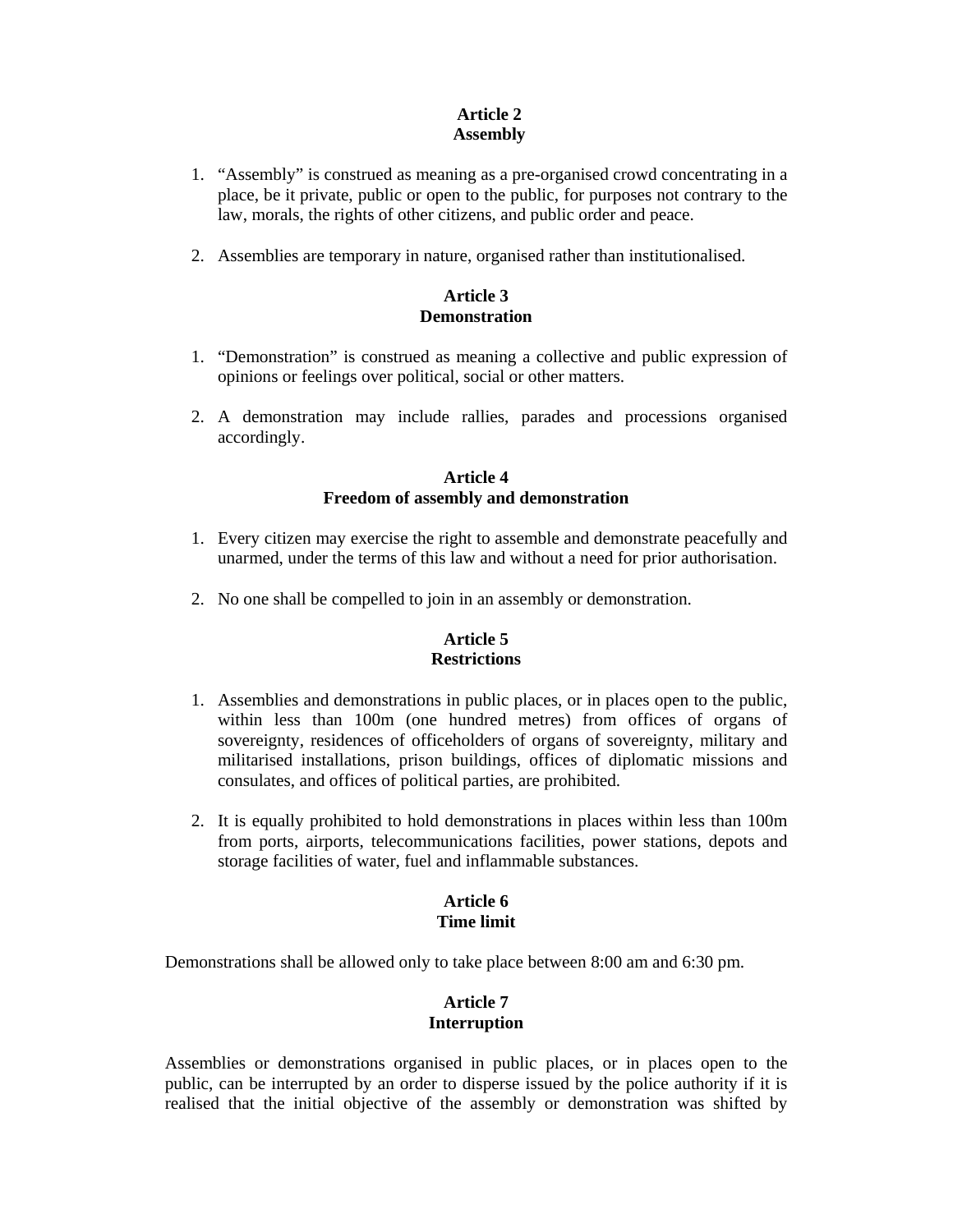actions that are contrary to the law or that violate the restrictions provided for in Article 5 of the present law.

## **Article 8 Guarantees in the exercise of freedom**

Civil and police authorities shall guarantee free exercise of the right to freedom of assembly and demonstration, by ordering their representatives or agents to attend and remain in relevant locations and taking necessary action to ensure these rights are exercised without any disruptions, namely without the interference of counterdemonstrations.

#### **Article 9 Maintenance of order on indoor premises**

- 1. Where the presence of police officers is not requested, the organizers of indoor assemblies or demonstrations shall be responsible for order maintenance on such premises under the terms established by law.
- 2. Police officers shall not attend indoor assemblies or demonstrations, unless their presence has been requested by the organisers of the event.

#### **Article 10 Prior notice**

- 1. Individuals or entities who plan to carry out assemblies or demonstrations in public places or in places open to the public shall notify their intention in writing to local civil and police authorities with at least four working days in advance.
- 2. The notice shall be signed by five organizing members duly identified by their names, addresses and professions or, in the case of corporate bodies, by the respective managing board.
- 3. The notice must also include the time, location and purpose of the assembly and indicate the route to use in the case of parade, procession or demonstration.
- 4. Entities who have received the notice shall, in appropriate terms, issue a document attesting to the receipt thereof.

## **Article 11 Restrictions**

1. A decision on restriction of an assembly or demonstration made pursuant to Article 5 shall be substantiated and notified in writing to the organizers, at the address indicated by them, within two days of receiving the notice by the authorities.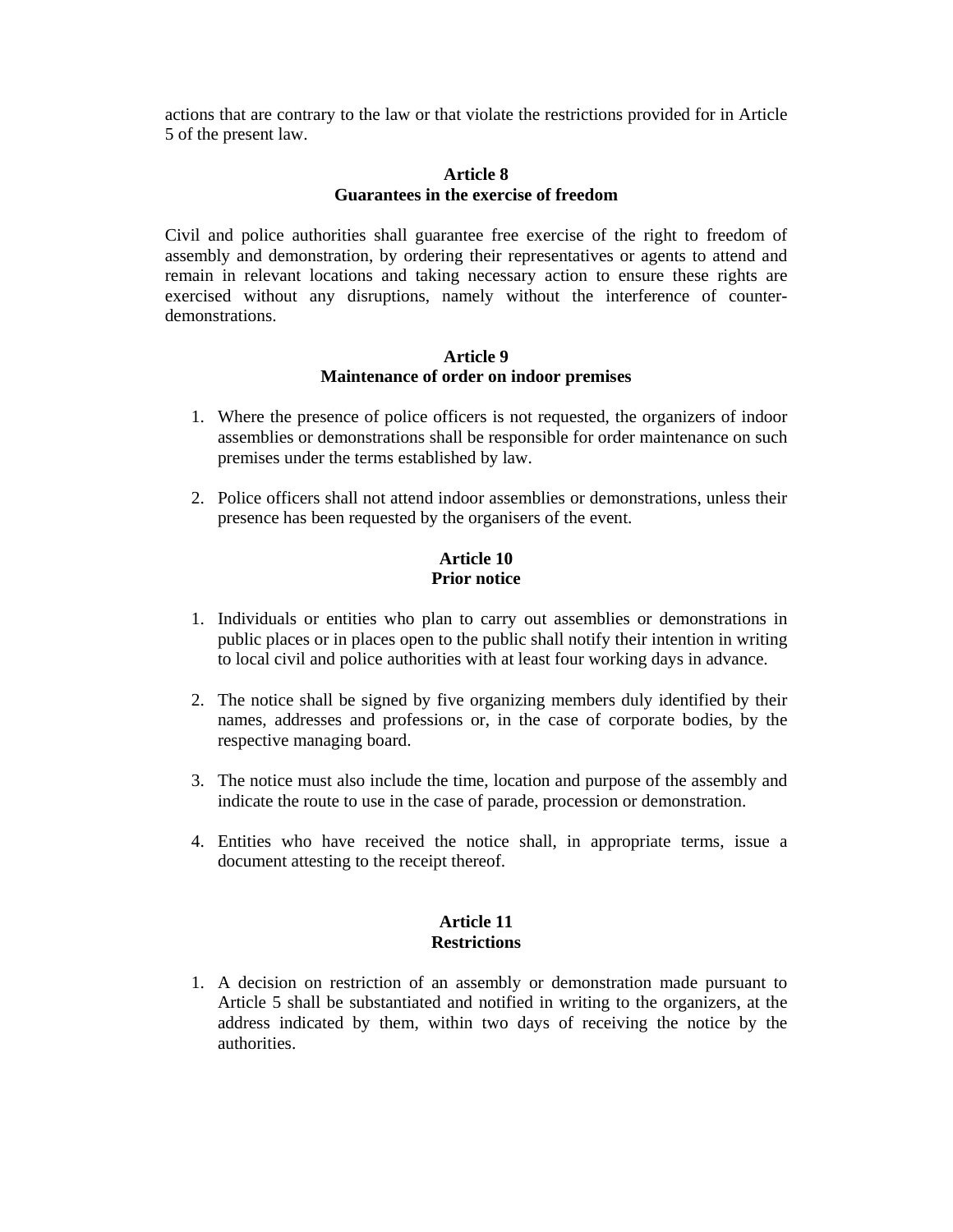- 2. Failure to notify the organisers within the aforementioned deadline is to be construed as meaning that no objection has been made for the assembly or demonstration to be carried out.
- 3. It is incumbent upon local civil and police authorities to decide whether to impose any restrictions.

## **Article 12 Alteration of route**

- 1. If deemed necessary to ensuring orderly movement of people and vehicles in public streets, the authorities may change the planned route or determine that the parade or procession be allowed to use only one lane of the street.
- 2. The alteration order shall be given in writing to the organisers two days before the holding of the planned parade or procession.

# **Article 13 Public places**

Civil and police authorities shall define certain public places, properly identified and delimitated, for assemblies or demonstrations to be carried out.

# **Article 14 Illegal possession of firearms**

- 1. The carriage of firearms and other weapons in assemblies or demonstrations is prohibited.
- 2. Without prejudice to other penalties applicable to the case, people who have been found in possession of firearms or other weapons during an assembly or demonstration shall incur the crime of illegal possession of weapons, which is punishable under Section 4.4 of UNTAET Regulation No. 5/2001, of 23 April.

## **Article 15 Other crimes**

- 1. Pursuant to the provision of Article 160 of the Penal Code, a person who interferes with an assembly or demonstration, by obstructing or trying to prevent them from being carried out, shall incur the crime of disobedience provided for therein and punishable thereunder.
- 2. Every person who assembles or demonstrates in contravention of the present law shall also incur the crime of disobedience provided for in, and punishable under, subarticle 15.1 above.
- 3. Authorities who impede or try to impede the exercise of the right to assemble or demonstrate, outside of the legal framework, shall incur the crime of abuse of